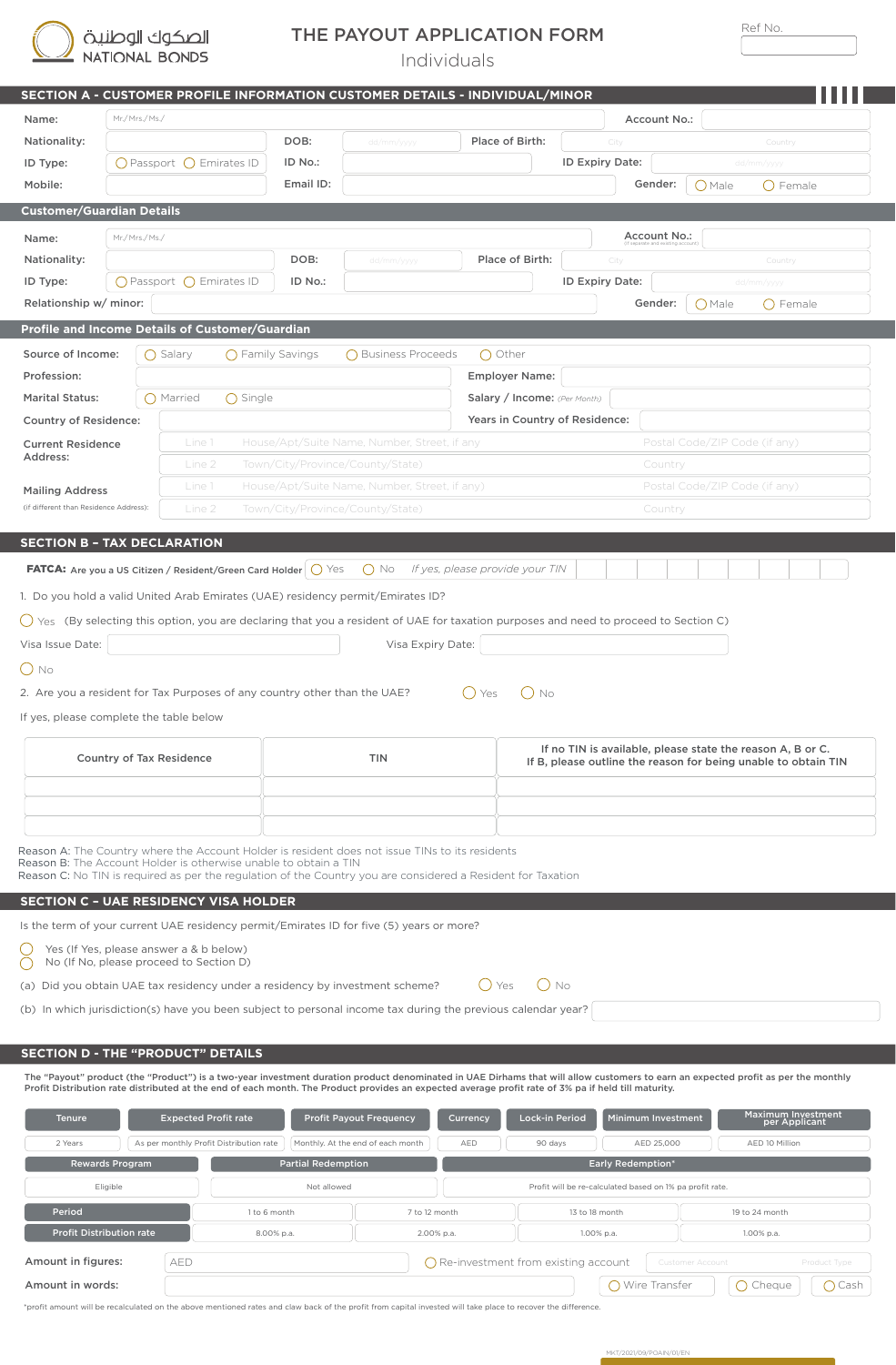

## THE PAYOUT APPLICATION FORM

Individuals

## **SECTION E - ON MATURITY DATE OF THE SUKUK, PLEASE DO THE FOLLOWING WITH THE PRINCIPAL AND PROFIT:**

 $\boxed{\bigcirc}$  Issue Saving bonds in AED  $\boxed{\bigcirc}$  Issue 1 year term sukuk at prevailing profit rate in the same investment currency

MKT/2021/09/POAIN/01/EN

Upon maturity of the principal, the term will be rolled over for 1 year at the prevailing rate at the time of renewal ,unless specified otherwise.

Profit distribution will be credited to the Applicant account in the form of saving bonds.

#### Consent & Declaration

If there is a change in the circumstances that affects the FATCA/CRS Tax Residency Self-Certification provided above or causes the information provided above to become incomplete or incorrect, I understand that I am<br>obliga l/We confirm that all the information provided above is true and correct and hereby indemnify National Bonds Corporation Sole Proprietorship P.S.C. against any loss or damage that may be incurred due to incorrectness of<br>su

| ophyated to imomit the Company of the Change in Circumstances within Jo uays of its occurrence and to provide with suitably updated uetails.<br><b>Investor Signature</b> | For official use only |                   |                    |  |
|---------------------------------------------------------------------------------------------------------------------------------------------------------------------------|-----------------------|-------------------|--------------------|--|
| Date:                                                                                                                                                                     | Signature Admitted    | ○ID Verified      | Documents Attached |  |
| Signature:                                                                                                                                                                |                       | <b>Sourced By</b> | Approved By        |  |
|                                                                                                                                                                           | Name:                 |                   |                    |  |
| Stamp:                                                                                                                                                                    | Signature:            |                   |                    |  |
|                                                                                                                                                                           |                       |                   |                    |  |
|                                                                                                                                                                           |                       |                   |                    |  |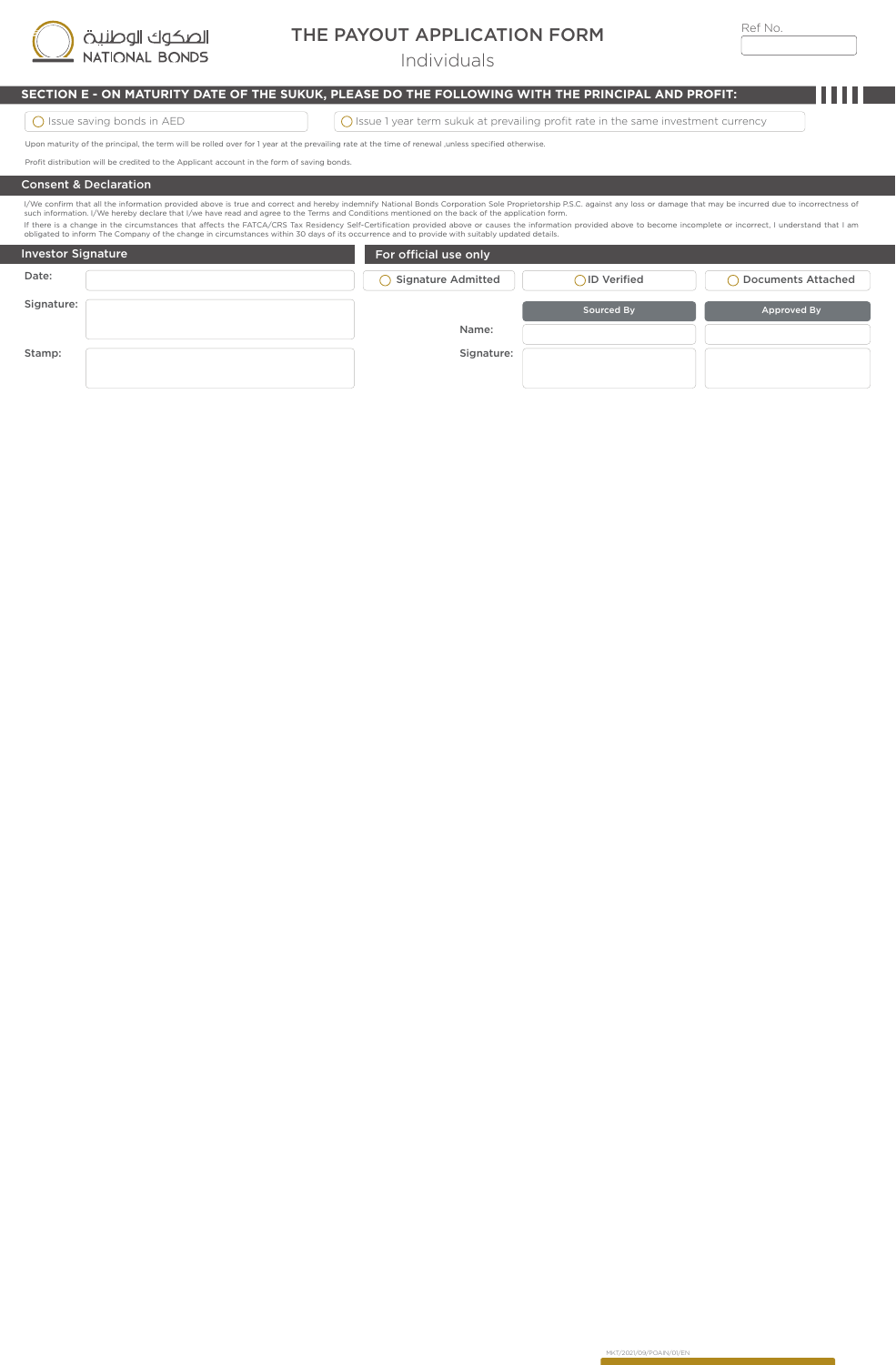| الصكوك الوطنية |
|----------------|
| NATIONAL BONDS |

Bank Branch

## THE PAYOUT APPLICATION FORM

Individuals

### **OFFICIAL RECEIPT FOR THE PAYOUT APPLICATION FORM**

| w  | ۹ |
|----|---|
| ۰. | × |
|    |   |
|    |   |
|    |   |

| <b>Customer Name:</b>         |                       |                                                             |      |
|-------------------------------|-----------------------|-------------------------------------------------------------|------|
| <b>Customer Number:</b>       |                       |                                                             |      |
| Investment Amount:            |                       | <b>Investment Date:</b>                                     |      |
| Investment Amount (in words): |                       |                                                             |      |
| <b>Payment Method</b>         |                       |                                                             |      |
| Cheque*                       | Wire Transfer*        | $\bullet$ Re-investment from existing account <sup>**</sup> | Cash |
| Cheque Number                 | <b>Account Number</b> | <b>Customer Account</b>                                     |      |

#### \* Sukuk shall be issued only upon realisation of cheque/fund transfer. \*\*In case of re-investment from existing account, the terms & conditions of existing account will apply for redemption.

Bank **Branch** 

#### Terms & Conditions

These Terms and Conditions (the "Terms and Conditions") as amended from time to time shall, in conjunction with additional specific terms and conditions (if any), apply to the Product and govern the relationship between National Bond Corporation Sole Proprietorship P.S.C. (the "Company") and the customer (the "Applicant" or "You") The Company shall, as mentioned in the prospectus, have the sole discretion to amend, add to, or delete any provis these Terms and Conditions at any time and to such extent as permitted by law by any reasonable means of prior notification of such changes to the Applicant. Unless provided to the contrary in these Terms and Conditions, the Applicant shall be deemed to have accepted such changes if the Applicant continues transacting in respect of the Product after receipt of such notification within 7 days notice should be sent to the Product holder which will be considered as acceptant unless the Product holder objects.

1. The minimum & maximum investment amount and the investment tenure per Applicant are as described in Product Details, Section (D) (above) of this application form. One Applicant can opt for multiple transactions, however maximum limit per Applicant is as described in Product Details, Section (D) (above) of this application form. Investment amounts above the maximum limit per Applicant will be subject to the Company management review and approval.

2. The Product shall be opened on the basis of Mudaraba agreement, which the Applicant agrees he has read, understood and accepted, where the Applicant (being the fund owner or "Rab al Maal") shall authorize the Company (being the fund manager or "Mudarib") to invest the Applicant's funds according to the principles of Islamic Shariah in such manner as the Company, in its absolute discretion, deems fit.

3. Funds in the Product shall be invested in a joint investment pool together with funds from the Company and other Applicants (being the "Mudaraba Investments Pool"). The joint investment pool shall be managed by the Company and the realized profits shall be distributed between the Applicants and the Company in accordance with the Company prospectus that will be provided to me upon my request.

4. The Applicant acknowledges that nothing in these Terms and Conditions shall be construed as being a warranty or a representation by the Company of any guaranteed profits, or any guaranteed repayment of any part or the entire portion, in respect of the Mudaraba Investments Pool. The Applicant is aware that all deposits in the Mudaraba Investments Pool are exposed to potential losses arising out of a loss incurred in respect of Mudaraba assets and that such losses may even affect the principal amount of the funds deposited by the Applicants in the Mudaraba Investments Pool.

5. Capital Protection is as per the fatwa available at https://www.nationalbonds.ae/shariascompliance

6. For periodically distributing profit Products whenever applicable, a month refers to 1 calendar month, a quarter refers to 3 calendar months, a semi-annual refers to 6 calendar months, and annual refers to 12 calendar months, and the sum of all periods will equal the investment tenure. The start date of all periods subsequent to the first period will always be the day after the preceding periodical maturity date.

7. When a subscription is made in a currency for a Product that is different to the currency of the Product offered, the prevailing currency conversion rates will apply at the time of conversion for subscription and redemption and profit distribution and maturity.

8. Different profit rates will apply to different Product(s) as described in Product Details, section (D) of this application form. The Company will pay you the expected profit rate applicable to a particular Product(s) as described in Product Details, section (D) of this application form. However actual profit on the Product shall be calculated at the year end. If the actual profit is higher than the expected profit, the Company will be entitled for the difference as a performa incentive and if it is lower than the provisional profit, the Company may donate the difference from own resources at its own free will without any obligation to do so.

9. Within 2 working days (being any day other than a Friday or Saturday or any Federally declared public holiday on which banks in the UAE are open for regular business) from date of funds confirmation, the Company will send to the email address stated in the application form confirmation letter with details of your Sukuk issuance date, Sukuk maturity date and profit distribution schedule.

10. Upon profit distribution, profit will be credited to the Applicant's account as saving bonds, which can be withdrawn anytime on request. Upon maturity of investment tenure, principal will be actioned based on the customer's option selected in section (E) of this application form. In case of saving bonds Issuance selected by customer, hence bonds can be redeemed anytime upon request.

11. Sukuk issued through this application will be locked in for the period specified in Product Details, section (C) of this application form, after which can be fully or partially redeemed at any time unless mentioned otherwise in Product Details, section (D) of this application form. Early redemption profit payment will be paid as per Product Details, section (D) of this application form, for the uncompleted cycles or tenure. Maximum of 5 (five) million dirhams can be redeemed per month with a prior notice period of 7 days.

12. The Company shall charge value added tax separately on services made on or after the 1st January 2018 as per the deral Decree-Law No. (8), 2017 on Value Added Tax and Cabinet Decision No. (52), 2017 on the Executive Regulations (as each amended) as applicable.

\*For more details on prospectus please visit https://www.nationalbonds.ae/shariascompliance

13. For periodically distributing profit Products whenever applicable ,no profit will be paid for uncompleted periods. Amounts larger than 10(ten) million dirhams or equivalent in other currencies may take up to 7 working days to be redeemed. Partial redemption is as described in Product Details, section (D) of this application form.

Product Type

14. The Applicant confirms that the funds being used to subscribe to the Product are from a legitimate source, and by purchasing the Product you are in no way in breach of the UAE Federal laws and rules and regulations prescribed by relevant regulatory authorities.

15. The Company may perform personal data checks as it may require regarding the details provided about Applicant's identity or the identity of any other person named in the application form and the source of funds invested.

16. In the case of an Applicant who is a corporate entity, trustee, guardian, receiver, or a representative of a deceased's estate, the Applicant must provide evidence that is satisfactory to the Company and its approved distributors that the person signing the Form(s) has the legal right and accredited authorization to do so.

17. At The Company's discretion, for some Products individual Product holders will be eligible to enter the draw with one chance per Sukuk, to win the grand prize of One Million dirham and any other draws that will arise from time to time. Institutions investing in the Product are not eligible for draw prizes.

18. The Applicant acknowledges, confirms and agrees that the Company has the right to accept all or part of the subscription amount requested at its sole discretion

19. Natural or legal guardian can purchase the Product in the name of minors by providing the legal identification evidencing their legal right to do so. Minors attaining the age of 21 years shall provide necessary identification documents evidencing their identity, age and signature prior to any redemption transaction.

20. The Applicant confirms that he/she has the full legal right and authority to withdraw the Product , whether made for himself or for another person or entity.

21. The Product is not transferable at any time. In the unlikely event of death of the Applicant, the value of the Product will form part of the deceased Applicant's estate.

22. The Applicant is solely responsible for communicating any information changes to the Company.

23. The Company is not responsible for any loss in transit of application forms, payment instruction, the Product certificates or any other documents, unless such loss is caused by the Company.

24. In case of wire transfer, the Company shall not be responsible for any delay from the banks which is outside the Company control and bond Issuance shall be subject to receipt of fund in the Company account.

25. Civil courts of UAE shall have exclusive jurisdiction to resolve any dispute under this docum

26. The Company, a regulated financial institution, is mandated to execute all relevant regulatory instructions and judicial orders from UAE Courts and may block funds under their instructions.

27. The Company reserves the right to send any correspondence, and other documents through ordinary mail and will not be responsible for loss or damage arising thereof.

28. The Company reserves the right to introduce any operational changes that do not affect the Product holder's rights, at any time; otherwise, a 7 days notice should be sent to the Product holder which will be considered as acceptant unless the Product holder objects.

29. The Applicant reserves the right to issue instructions for transactions on his/her account by fax, email or phone calls. The Applicant hereby understands and agrees that he is aware that such authorizations are not secure and can be tampered with. The Applicant indemnifies the Company from any and all liabilities that may occur as a result of his decision to authorize transactions by fax, email or phone calls in respect of any or all of his accounts with the Company and/or in respect of any other communication by fax, email or phone calls in connection with the Company.

30. The Applicant undertakes to transfer the Product , which is issued under this application to the Company for the applicable redemption amount if the Applicant is requested to do so by the Company on a winding up of the Company's Mudaraba in accordance to the Company prospectus.

31. The Applicant agrees that the Company may, at its sole discretion and without providing any reasons to the Applicant, refuse to process the Applicant's application for the Product.

32. These terms and conditions are governed in accordance with the laws of the United Arab Emirates, as applied in the Emirate of Dubai provided such laws are not repugnant to the rules and principles of Shariah, in which case the rules and principles of Shariah shall prevail.